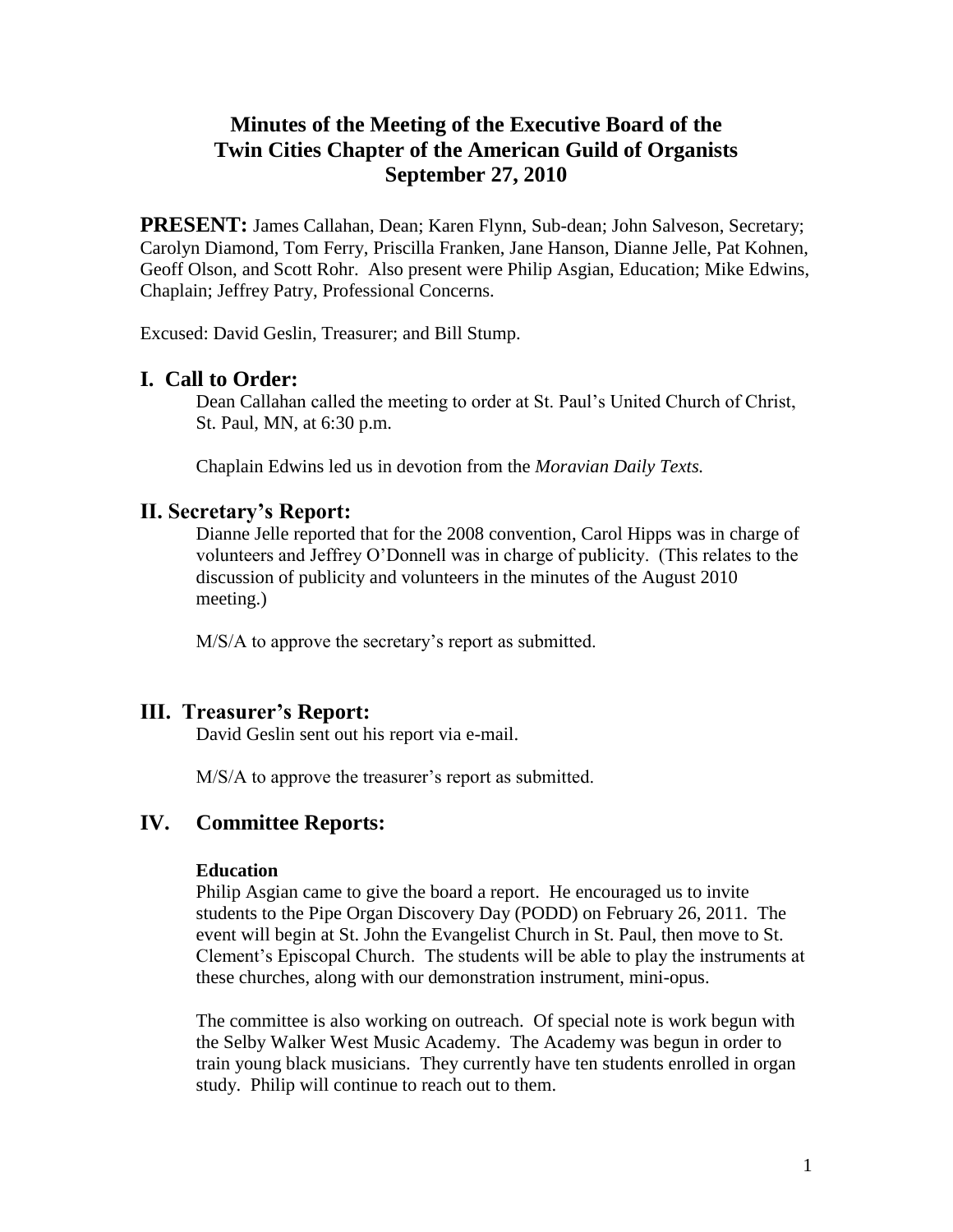Two other projects are progressing. Diamond Path Elementary School (Apple Valley), an international magnet school, will be holding a condensed version of our *Pipeworks* curriculum. Mary Newton, Margaret Gohman, and Melanie Ohnstad have volunteered for this project. In Bloomington we are working with Hillcrest Scholl. They are a *Bravo School*. They will be doing a curriculum similar to the one at Diamond Path Elementary School. Burroughs school is a possibility for the future.

Priscilla asked what was happening with the PODD students after the day? Philip said we have several repeat students. Charles Hendrickson also sends them cards and organ information. They also receive information about the *Pipedreams* scholarship. Many students have gone on to attend a POE.

Dianne suggested we give the students a one-year subscription to *Pipenotes.*  Philip reminded us that our student memberships are free and *Pipenotes* is included in the membership. Phil does invite the PODD participants to join the guild.

Last year we gave some of the music from our music exchange to the students. This was well received.

Pat suggested other music schools to contact. Philip said we are already working to reach out to them. We also need to remember adult learners.

Carolyn will connect Philip with the Mt. Calvary Music Academy in Excelsior.

#### **Program**

We received a report on our last program. About 70 attended the Dinner and more came for the program.

Piping Hot is coming soon. There will not be a separate *Piping Hot* brochure. Michael will ask each venue to advertise the remaining concerts and workshops.

Our 100<sup>th</sup> anniversary members' recital will be at Holy Childhood in St. Paul. The program and performers are set.

Our 100<sup>th</sup> anniversary fundraising has brought in \$2300. \$2000 will be used to defray the cost of the June 5 program in Wayzata. \$300 will be used to cover part of the cost of the opening event.

We have permission to publish the commissioned hymn in our parishes for 1 year. We will disseminate it through *Pipenotes.* Dianne suggested we ask permission before doing this. Tom suggested we put the hymn online, in the *Pipenotes* area, under a separate password protected area. Karen will talk to David Engen and Barb Herzog. Carolyn will talk to the author and let him know we plan on doing this.